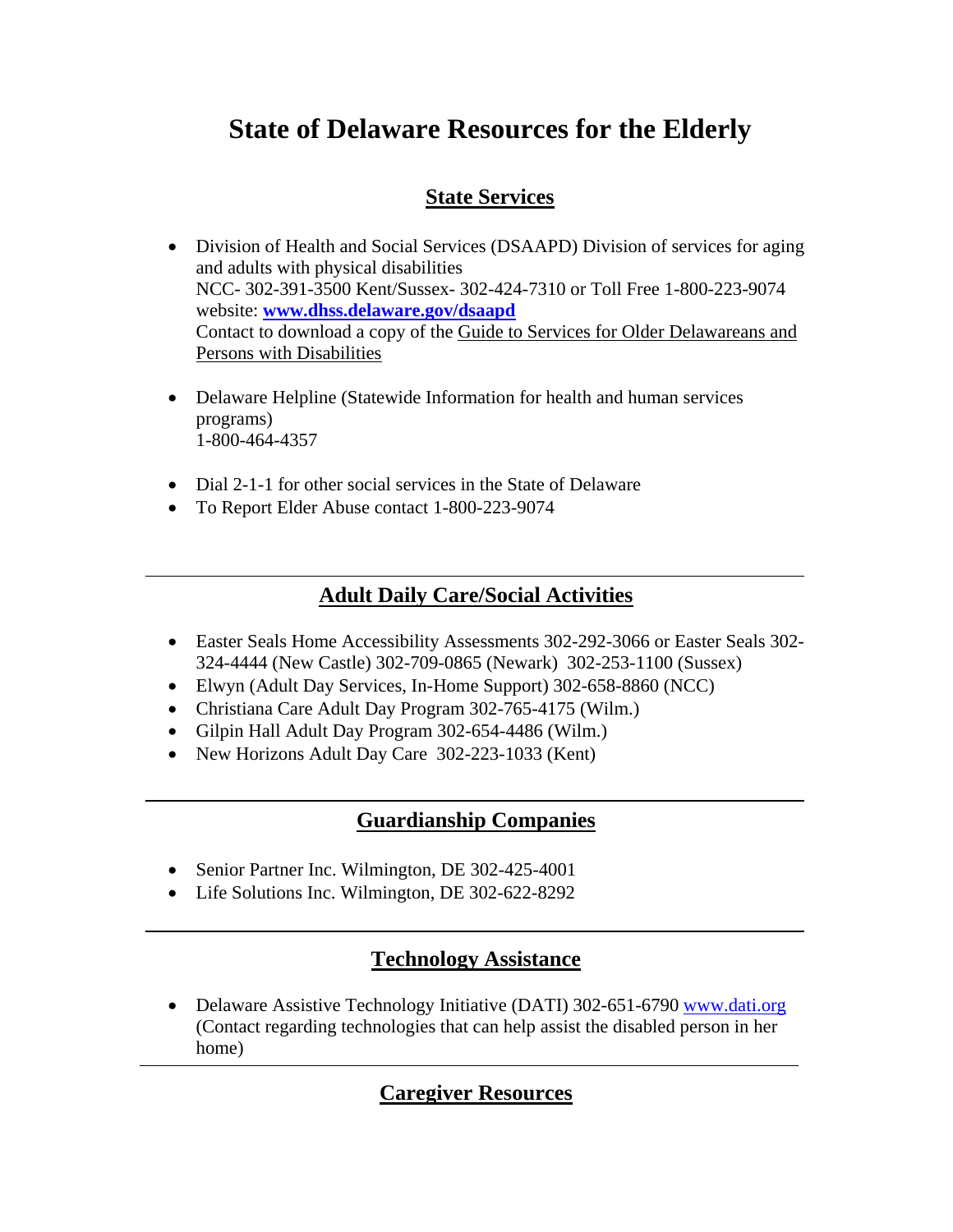• CARE Delaware 800-223-9074 www.dhss.delaware.gov/dsaapd/care.html 302-391-3500 (NCC) 302-424-7310 (Kent/Sussex)

## **Hearing Impaired**

- Dogs for the Deaf (hearing dogs) 541-826-9220
- Hearing Loss Association of Delaware 302-292-3066 www.hlade.org
- Council on Deaf Equality (CODE) 302-739-3621
- DE Program for Deaf-Blind Children 302-454-2301

# **Vision Impaired**

- Delaware Association for the Blind 302-655-2111 1-888-777-3925
- Delaware Association for Blind Athletes 302-836-5784
- Canine Partners for Life (service dogs) 610-869-4902

## **Transportation**

- DART First State (www.dartfirststate.com)
- Paratransit Services 1-800-553-DART (Reservations) 1-800-355-8080 (Customer Service)

## **Accessibility**

- Accessible Vans & Mobility 800-784-8267
- Adaptive Environments 610-326-3247 www.adaptiveenvironments.com
- American Mobility 302-276-1801 877-893-9369
- Easter Seals home Accessibility Assessments 302-324-4444
- Total Access Mobility 877-333-LIFT www.totalaccessco.com

## **Other Numbers**

Adult Protection Services 302-391-3500 (NCC) 302-424-7310 (Kent & Sussex) Statewide 800-223-9074 AARP 866-227-7441 www.aarp.org/de